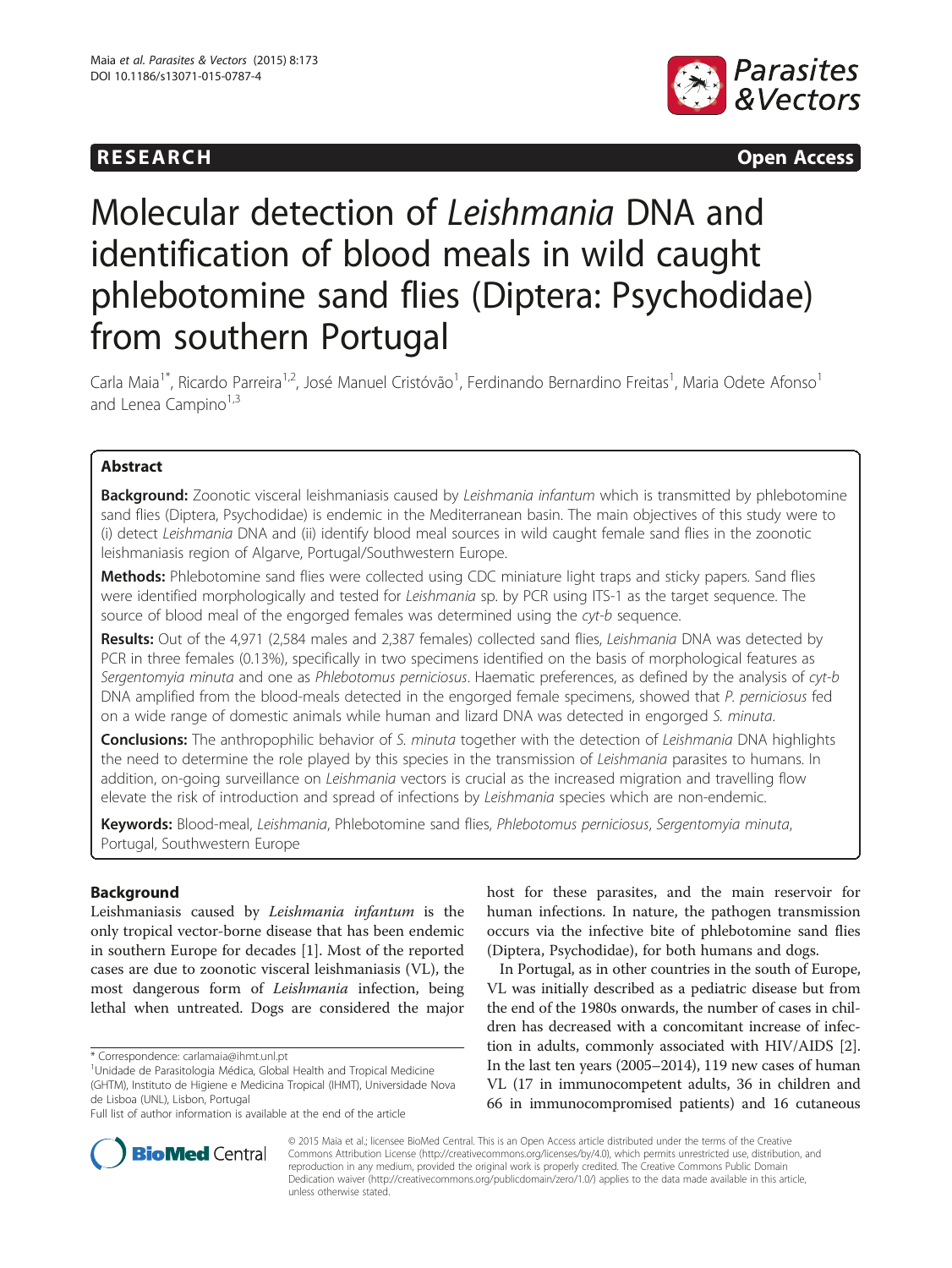leishmaniasis cases were diagnosed at the Leishmaniasis Laboratory at the Institute of Hygiene and Tropical Medicine. Leishmania infantum zymodeme MON-1 is the most common aetiological agent of autochthonous human and canine leishmaniasis cases [[3](#page-9-0)] and Phlebotomus perniciosus and Phlebotomus ariasi have been confirmed as proven vectors [[4\]](#page-9-0).

As data regarding Leishmania infection rate and blood meal sources of phlebotomine sand flies in Portugal is still too scarce, this study was implemented so as to allow the (i) detection of Leishmania DNA and (ii) identification of blood meal sources in wild caught female sand flies in Algarve, Portugal/Southwestern Europe.

# Methods

# Study area

Algarve, located in southern Portugal, has an area of 5,412 Km2 with an estimated number of permanent inhabitants approximating 450,000 [\[5](#page-9-0)], which triplicates during summer months. Figs (Ficus carica), almonds (Prunus amygdalus), oranges (Citrus sinensis), carobs (Ceratonia siliqua), strawberries trees (Arbutus unedo) and cork oaks (Quercus suber), are the most common crops in the region [[6\]](#page-9-0). Algarve has a Mediterranean climate with warm weather (annual average temperature of 18°C) and low rainfall almost all year round (annual average of 500 mm). Summer (June-September) is the driest and warmest season with average monthly temperatures between 16° and 28-30°C (<www.ipma.pt>).

## Collection and identification of sand flies

Between May to October from 2011 to 2013, CDC light traps and sticky oil papers were set up in 11 sampling points during three consecutive days per month. Collection places included domestic, peri-domestic and sylvatic environments. In most of the studied biotopes, in addition to humans and dogs, the major vertebrates visible within a 50 m radius of the collection spots were livestock, horses, pigs, rabbits and poultry. Collected sand flies were stored in 70% ethanol for further analysis. A total of 4,971 sand flies (2,584 males and 2,387 females) were collected and identified morphologically. Phlebotomine specimens of both genders were identified by their morphological characteristics to the species level, according to Pires [[7](#page-9-0)]. Female identification was done by microscopic observation of the spermatheca, after dissection and mounting of the three last abdominal segments in Marc-André solution, while males were identified by direct stereomicroscopic observation of the genitalia. In addition, for each female, the presence of eggs (gravid status), and/or blood (engorged: total or partial vs. unfed) in the abdomen was recorded (Table [1\)](#page-2-0).

### DNA extraction, PCR amplification and DNA sequencing

For each female sand fly, the remainder of the body (minus genitalia) was used as the source of DNA, extracted using the Citogene® Cell and Tissue kit (Citomed, Portugal) following the manufacturer's instructions, with the exception that the maceration of the insect's tissues was carried out with a piston pellet, and the final elution volume was 30 μl.

The PCR amplification of the internal transcribed spacer 1 (ITS-1) of the ribosomal operon of Leishmania was performed using the LITSR and L5.8S primers generating amplicons with 300–350 bp [\[8](#page-9-0)]. A positive control containing L. infantum DNA (MHOM/PT/88/ IMT151) and a negative control without DNA template were included. To identify the origin of the blood meal of engorged females, the modified vertebrate-universal specific primers (cytB1-F and cytB2-R) were used to amplify a 350 bp segment of the host mitochondrial cytochrome  $b$  gene (cyt-b) [[9\]](#page-9-0). PCR amplifications were performed in a 25 μl final volume containing 12.5 μl of NZYTaq 2× Green Master Mix (Nyztech, Portugal), 1 μl of each primer (10 pmol) and 2 μl of template DNA. The cycling profile used for the amplification of ITS-1 sequences included an initial denaturation step at 95°C for 2 min, followed by 32 repeats of 95°C-20 sec, 53°C-30 sec, 72°C-1 min followed by a final extension step at 72°C-6 min, while the preparation of cyt-b PCR products was carried out starting from 95°C for 5 min, followed by 40 cycles of 94°C-1 min, 55°C-1 min, 72°C-1 min followed by 72°C-7 min. Both amplicons were visualized under UV illumination after their resolution by conventional electrophoresis on 1.5% agarose gels stained with Greensafe premium® (Nzytech, Portugal), using a 100 bp DNA ladder as a molecular weight marker. PCR products were purified with a High Pure PCR Product Purification Kit (Roche® Mannheim, Germany) according to the manufacturer's instructions. Subsequently, purified products were sent to LIGHTrun<sup>TM</sup> Sequencing Service (GATC-biotech, Germany) for direct sequencing by Sanger's method with the same primers used for DNA amplification.

#### DNA sequence analyses

The identity of the feeding host (species level), carried out on the basis of the analysis of the obtained  $cyt-b$ sequences, was determined according to the closest BLASTn match (identity  $\geq$  99%) to a homologous sequence deposited at GenBank. The sequences obtained in the course of this work were deposited at DNA Data Bank of Japan (DDBJ) ([http://www.DDBJ.nig.ac.jp](http://www.ddbj.nig.ac.jp)).

Restriction profile was obtained by virtual digestion for ITS-1 sequence by using the Restriction Mapper (version 3 available online at [http://www.restrictionmapper.](http://www.restrictionmapper.org/) [org/](http://www.restrictionmapper.org/)).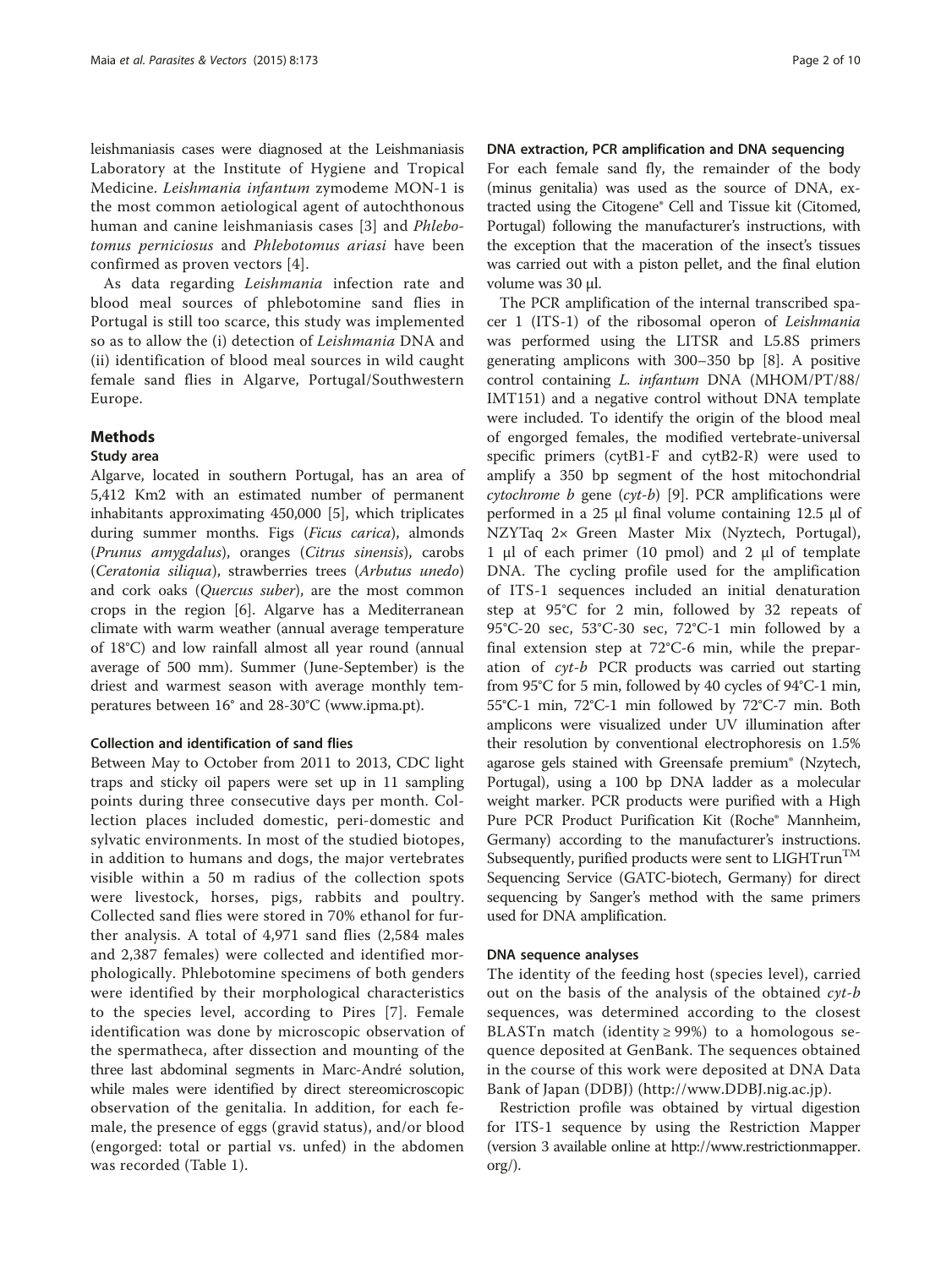|                         | <b>CDC</b> light traps |              | Sitcky papers  |              | Total          |              |                        | <b>Females</b>   |        |                 |  |
|-------------------------|------------------------|--------------|----------------|--------------|----------------|--------------|------------------------|------------------|--------|-----------------|--|
| Sand fly species        | <b>Females</b>         | <b>Males</b> | <b>Females</b> | <b>Males</b> | <b>Females</b> | <b>Males</b> | <b>Females + Males</b> | <b>Blood fed</b> | Gravid | <b>Positive</b> |  |
| Phlebotomus ariasi      | 34                     | 8            | 0              | 4            | 34             |              | 46                     |                  |        | 0               |  |
| Phlebotomus perniciosus | 372                    | 305          | 59             | 806          | 431            | 111          | 1542                   | 49               | 32     |                 |  |
| Phlebotomus papaptasi   |                        |              |                |              |                |              |                        |                  |        |                 |  |
| Phlebotomus sergenti    | 27                     | 26           | 27             | 94           | 54             | 20           | 174                    |                  |        | 0               |  |
| Sergentomyia minuta     | 212                    | 149          | 1655           | 192          | 1867           | 341          | 3208                   | 25               | 49     |                 |  |
| <b>Total</b>            | 646                    | 488          | 1741           | 2096         | 2387           | 2584         | 4971                   | 78               | 85     | 3               |  |

<span id="page-2-0"></span>Table 1 Sand fly specimens collected according to the capture method and their positivity to Leishmania spp.

Phylogenetic relationships were inferred from ITS-1 nucleotide sequence alignments produced with the MAFFT multiple alignment program using a combination of the Q-INS-i and E-INS-i alignment options [[10](#page-9-0)]. Phylogenetic tree construction was carried out using a Maximum Likelihood (ML) approach, and the Kimura's 2-P (K2P) evolutionary model, also assuming Γ distributed substitution rates among sites, as indicated by Mega6 [[11](#page-9-0)] and as defined by the Akaike information criterion. Alternatively, an empirically defined model  $(GTR + \Gamma + I)$  was also used. The topological robustness of the obtained trees was assessed by bootstrapping, using 1000 resampling of the original alignment data. The final trees were manipulated for display using FigTree v.1.2.2. (available at [http://tree.](http://tree.bio.ed.ac.uk/software/figtree/) [bio.ed.ac.uk/software/figtree/\)](http://tree.bio.ed.ac.uk/software/figtree/). NeighborNet networks (NNn) were constructed using the same distance matrix using Splits Tree4 software [\[12\]](#page-9-0); software available at <http://www.splitstree.org/>). Mean genetic distance values were calculated with the K2P formula, using Mega6 [[11\]](#page-9-0).

# Results

### Morphological identification of sand flies

S. *minuta* was the most prevalent species totaling a number of 3,208 specimens (64.53%), followed by P. perniciosus with 1,542 specimens (31.02%). Phlebotomus sergenti (174; 3.50%), P. ariasi (46; 0.93%) and one P. papatasi female (0.02%) were also collected. Eighty five females (2 P. ariasi, 1 P. papatasi, 32 P. perniciosus, 1 P. sergenti and 49 S. minuta) were gravid.

# Leishmania DNA detection, sequencing, and phylogenetic inference analysis

Leishmania DNA was detected in three apparently unfed females (0.13%) identified as *P. perniciosus* ( $n = 1$ ) and in S. *minuta*  $(n = 2)$ . The three positive females were collected in peridomestic biotopes (i.e. P. perniciosus was collected in a horse stable, and S. minuta were collected in a cattle pen and close to a kennel, respectively). The three ITS-1 obtained sequences were submitted to DDBJ (DDBJ accession numbers: LC028233 to LC028235). PCR product obtained from P. perniciosus had a similar

size as *L. infantum* control while the PCRs products from both S. *minuta* were slightly bigger (data not shown). Furthermore, a HaeIII restriction profile characteristic of L. infantum (184 bp, 72 bp and 55 bp) was obtained after virtual digestion of the ITS-1 sequence obtained from the positive DNA control as well as from P. perniciosus. Finally, sequence homology searches using BLASTn (megablast search option) revealed >99% identity with L. *infantum, L. chagasi* or *L. donovani* (E-values =  $e^{-154}$ ), and a sequence coverage >94%. Curiously, however, species assignment to the ITS-1 sequences amplified from S. minuta could not be carried out on the basis of nucleotide sequence homology search results. In this case the 15 best matches obtained with BLASTn (megablast) revealed >93% sequence identity (>95% sequence coverage and E-values  $\langle e^{-122} \rangle$  with only *Leishmania* sequences of Chinese origin referred to as Leishmania sp. [[13\]](#page-9-0), indicating relatively low identity with any sequence references already deposited in the sequence databases. Virtual HaeIII restriction profiles of the ITS-1 sequences amplified from S. minuta (strains 5277 and 3400) were characterized by three DNA fragments (<193 bp, 89 bp, <54 bp), which were found to be similar, though not identical, to the virtual HaeIII profiles determined for the Chinese Leishmania sp. sequences (<210 bp, 87 bp, <43 bp) mentioned above.

Definition of the species status of the obtained ITS-1 sequences was further pursued on the basis of phylogenetic analyses, along with others directly downloaded from the public database, and used as references (Table [2](#page-3-0)). The use of the suggested evolutionary model  $(K2P + \Gamma)$  or a more robust one  $(GTR + \Gamma + I)$ , empirically defined by the user, resorted in phylogenetic trees with identical topologies as that shown in Figure [1](#page-5-0) (data not shown).

One of the sequences obtained in this study (strain 1704), amplified from P. perniciosus, was found to segregate in a large monophyletic cluster that included L. infantum, L. donovani, L. archibaldi and L. chagasi (Figure [1\)](#page-5-0), characterized by low genetic variability (average genetic distance of 0.2%). On the other hand, the remainder two ITS-1 sequences (strains 5277 and 3400),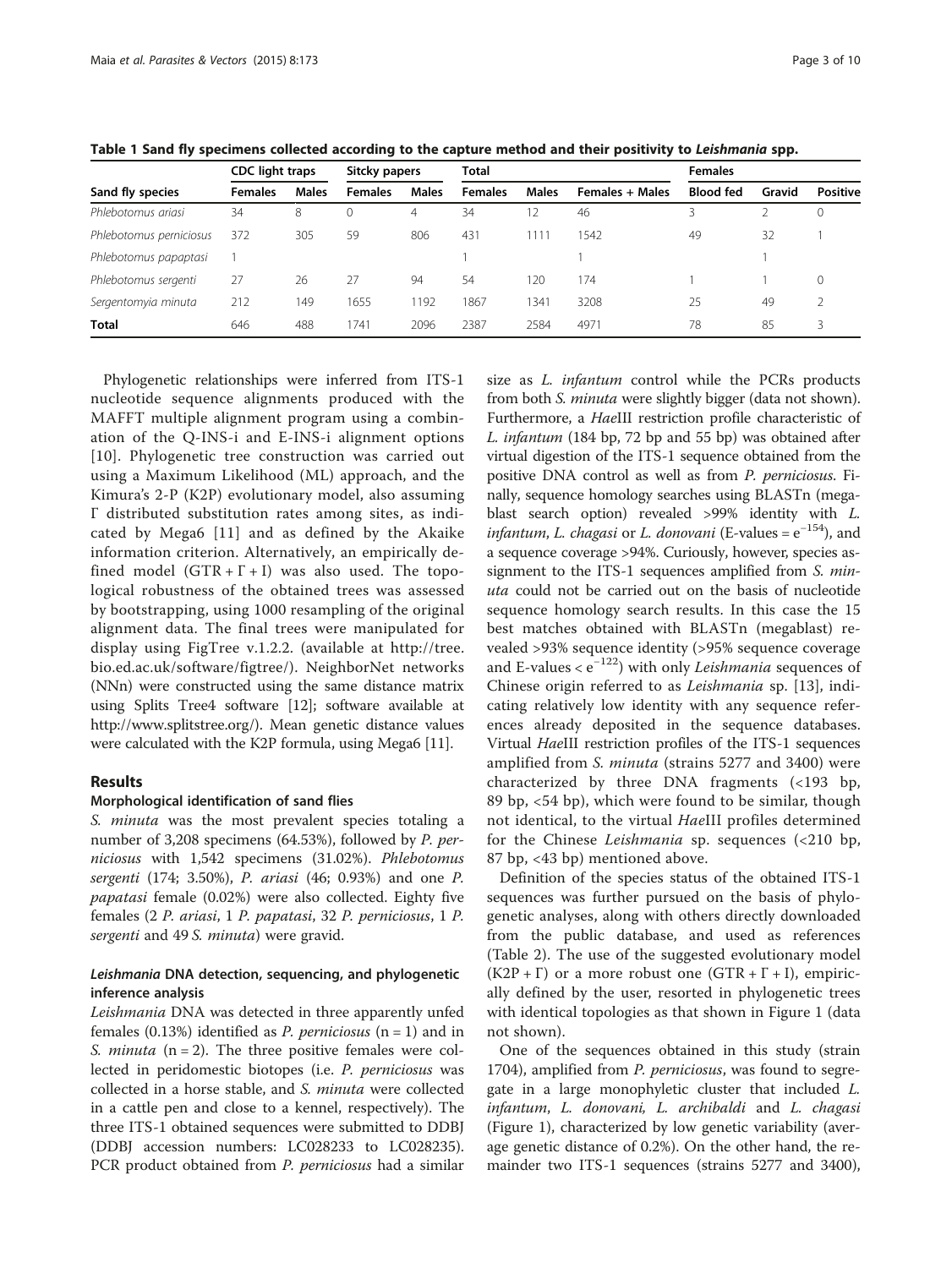<span id="page-3-0"></span>Table 2 Nucleotide reference sequences used in this work

| Species*                | Strain/isolate/haplotype | Origin/host                 | <b>Accession number</b> |
|-------------------------|--------------------------|-----------------------------|-------------------------|
| Leishmania donovani     | MHOM/KE/83/NLB189        | Kenya/Human                 | AJ634374                |
| Leishmania donovani     | MHOM/SD/93/9S            | Sudan/Human                 | AJ634372                |
| Leishmania donovani     | MHOM/LK/2002/L60c        | Sri Lanka/Human             | AM901447                |
| Leishmania donovani     | MHOM/LK/2002/L60b        | Sri Lanka/Human             | AM901448                |
| Leishmania archibaldi   | MHOM/SD/93/GE            | Sudan/Human                 | AJ634357                |
| Leishmania archibaldi   | MHOM/SD/97/LEM3429       | Sudan/Human                 | AJ634358                |
| Leishmania archibaldi   | MHOM/SD/97/LEM3463       | Sudan/Human                 | AJ634359                |
| Leishmania donovani     | MHOM/SU/84/LEM0946       | Soviet Union/Human          | HG512918                |
| Leishmania donovani     | MCAN/MA/2002/AD3         | Morocco/Canine              | AM901453                |
| Leishmania donovani     | MHOM/IQ/1981/SUKKAR2     | Iraq/Human                  | AM901452                |
| Leishmania donovani     | MHOM/IN/1983/CHANDIGARH  | India/Human                 | AM901449                |
| Leishmania infantum     | MCAN/UZ/2007/LRC-L1309   | Uzbekistan/Canine           | FN398341                |
| Leishmania infantum     | MHOM/BR/2007/JFF BM      | Brazil/Human                | FN398343                |
| Leishmania infantum     | MHOM/IT/93/ISS800        | Italy/Human                 | AJ634354                |
| Leishmania infantum     | MHOM/PT/00/IMT260        | Portugal/Human              | AJ634344                |
| Leishmania infantum     | MHOM/MT/85/BUCK          | Malta/Human                 | AJ634350                |
| Leishmania infantum     | MHOM/SD/93/452BM         | Sudan/Human                 | AJ634371                |
| Leishmania chagasi      | MHOM/BR/85/M9702         | Brazil/Human                | AJ000306                |
| Leishmania chagasi      | MHOM/PA/79/WR317         | Panama/Human                | AJ000305                |
| Leishmania tropica      | MHOM/IL/01/LRC-L838      | Israel/Human                | FN677341                |
| Leishmania tropica      | MHOM/EG/90/LPN65         | Egypt/Human                 | HG512927                |
| Leishmania tropica      | MHOM/PS/01/ISL590        | Palestine*/Human            | FN677345                |
| Leishmania tropica      | MHOM/YE/86/LEM1015       | Yemen/Human                 | HG512919                |
| Leishmania tropica      | MHOM/TN/88/TAT3          | Tunisia/Human               | AJ300485                |
| Leishmania tropica      | IHAM/GH/2007/KLE-18      | Ghana/Sergentomyia hamoni   | AB787190                |
| Leishmania aethiopica   | MHOM/ER/2009/7457        | Eritrea/Human               | FN252411                |
| Leishmania aethiopica   | MHOM/KE/71/KPS-H2        | Kenya/Human                 | HG512908                |
| Leishmania turanica     | KD85001                  | Uzbekistan/Rhombomys opimus | AJ272378                |
| Leishmania turanica     | KL3                      | Kazakhstan/Rhombomys opimus | AJ272382                |
| Leishmania gerbilli     | MRHO/UZ/87/KD-87555      | Uzbekistan/Rhombomys opimus | AJ300486                |
| Leishmania major        | MTAT/KE//NLB089A         | Kenya/ND                    | AJ300482                |
| Leishmania major        | MHOM/UZ/02/17h           | Uzbekistan/Human            | FN677357                |
| Leishmania major        | MHOM/BF/2004/REN04-8     | Burkina Faso/Human          | HG512963                |
| Leishmania major        | MHOM/JO/90/JH39          | Jordan/Human                | HG512945                |
| Leishmania major        | MHOM/TN/97/LPN162        | Tunisia/Human               | FN677342                |
| Leishmania major        | MHOM/DZ/89/LIPA228       | Algeria/Human               | HG512924                |
| Leishmania mexicana     | MHOM/PE/02/LH2312        | Peru/Human                  | HG512965                |
| Leishmania mexicana     | MHOM/EC/90/LM            | Ecuador/Human               | HG512934                |
| Leishmania amazonensis  | MHOM/BR/73/M2269         | Brazil/Human                | DQ182536                |
| Leishmania amazonensis  | IFLA/BR/67/PH8           | Brazil/ND                   | AF339753                |
| Leishmania braziliensis | MHOM/PE/2003/LH2920      | Peru/Human                  | FN398337                |
| Leishmania braziliensis | MHOM/BR/00/LTB300        | Brazil/Human                | FN398338                |
| Leishmania peruviana    | MHOM/PE/2006/LH3667      | Peru/Human                  | FN398340                |
| Leishmania peruviana    | MHOM/PE/1990/HB86        | Peru/Human                  | FN398339                |
|                         |                          |                             |                         |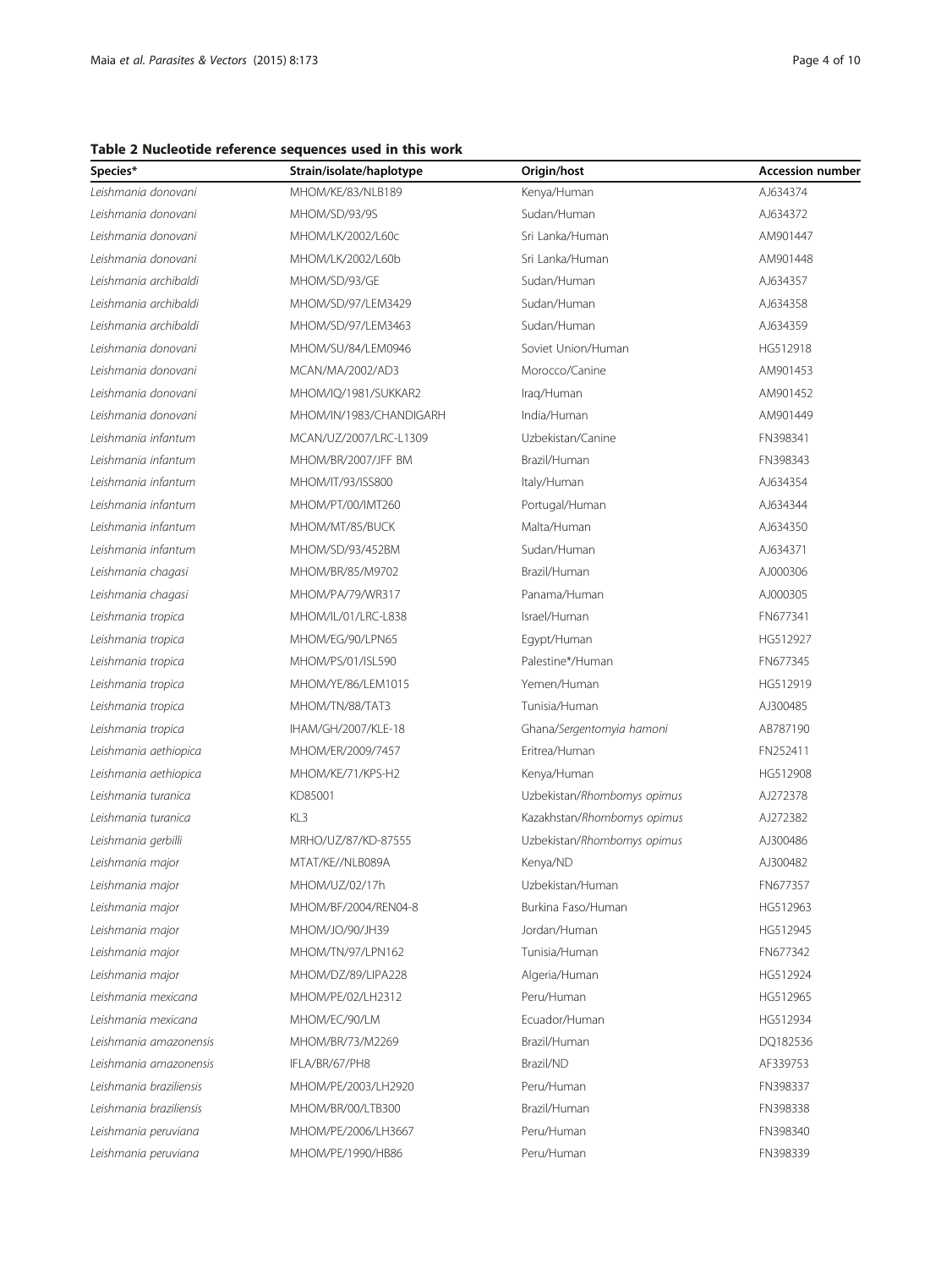| Leishmania guyanensis | MHOM/BR/2002/NMT-RBO013 | Brazil/Human     | FN398331 |
|-----------------------|-------------------------|------------------|----------|
| Leishmania guyanensis | MHOM/PE/2006/LH3635     | Peru/Human       | FN398332 |
| Leishmania panamensis | Isolate 18, clone 4     | ND/Human         | FJ948442 |
| Leishmania sp.        | MHOM/CN/80/XJ801        | P.R.China/Human  | HQ830357 |
| Leishmania sp.        | MHOM/CN/89/GS5          | P.R.China/Human  | HQ830360 |
| Leishmania sp.        | MHOM/CN/90/SC10H2       | P.R.China/Human  | HQ830352 |
| Leishmania sp.        | MHOM/CN/86/SC6          | P.R.China/Human  | HQ830356 |
| Leishmania sp.        | MHOM/CN/90/SC10H2       | P.R.China/Human  | HM130601 |
| Leishmania sp.        | MCAN/CN/60/GS1          | P.R.China/Canine | HM130600 |
| Leishmania sp.        | MHOM/GS6/CHN/SCgg       | P.R.China/Human  | HM130599 |
| Leishmania sp.        | MCAN/CN/86/SC9          | P.R.China/Canine | HQ830359 |
| Leishmania sp.        | MHOM/CN/83/GS2          | P.R.China/Human  | HM130603 |
| Leishmania sp.        | MHOM/GS5/CHN/SCH2q      | P.R.China/Human  | HM130602 |
| Leishmania sp.        | MHOM/SC11/CHN/SCqz      | P.R.China/Human  | HM130606 |
| Leishmania sp.        | MHOM/CN/84/JS1          | P.R.China/Human  | HM130605 |
| Leishmania sp.        | MHOM/CN/84/SD1          | P.R.China/Human  | HM130604 |
| Leishmania sp.        | MHOM/CN/89/GS6          | P.R.China/Human  | HQ830355 |
| Leishmania sp.        | MHOM/CN/90/SC11         | P.R.China/Human  | HQ830361 |

Table 2 Nucleotide reference sequences used in this work (Continued)

\*Species as defined by the depositors; Israel: Occupied Palestinian Territories; P. R. China: People's Republic of China; ND: not defined.

amplified from S. minuta, were found to locate in a bootstrap-supported (99%) assemblage of multiple reference sequences of Chinese origin, merely defined as Leishmania sp. [[13\]](#page-9-0), and that included a multitude of Leishmania sequences from human and canine origin, with an average genetic distance of 2.6% (ranging from 0% to 8.0%), indicating considerably higher genetic variability than that associated with the L. infantum/L. donovani/L. archibaldi/L. chagasi cluster. Similar conclusions were achieved when, instead of assuming a strict treelike evolution, the phylogenetic relationships between ITS-1 sequences were represented as a NNn (Figure [2\)](#page-6-0).

#### Vertebrate DNA detection in female sand flies

A total of 78 engorged female sand flies (3 P. ariasi, 49 P. perniciosus, 1 P. sergenti and 25 S. minuta) were tested to determine the vertebrate host source of the blood meal. A positive PCR amplification result was obtained for 43 of the collected specimens. After DNA sequencing of the amplified partial cyt-b sequences, the origin of 30 (69.77%) blood-meals was identified (Table [3](#page-7-0)) on the basis of the closest sequence matches, as defined by BLASTn sequence homology searches (>99% identity with deposited at the GenBank/EMBL/DDBJ public databases).

# **Discussion**

Phlebotomine sand flies are distributed in all countries around the Mediterranean basin, turning both human populations and domestic animals living in these areas into potential targets to sand fly-borne diseases such as leishmaniasis. Therefore, knowledge on the host preferences of sand flies under natural conditions is essential not only to understand their vectorial role, but also as a means to identify potential reservoir hosts. In this work, we detected Leishmania DNA and evaluated blood meal sources of fed females sand flies captured in southern Portugal, where zoonotic leishmaniasis is known to be endemic [\[2](#page-9-0)].

Similarly to what has been observed by others [\[14](#page-9-0)-[19](#page-9-0)] the blood meal analysis of the engorged P. perniciosus revealed that this species fed on a broad variety of vertebrates hosts (i.e. horses, cattle, sheep, pigs, rabbits and chickens) highlighting its opportunistic feeding behaviour. Interestingly, no dog or human blood was detected in blood-fed P. perniciosus, despite the fact that it has been clearly defined as a proven vector of *L. infantum* in the Algarve region [\[19](#page-9-0)-[21](#page-9-0)]. The apparent absence of P. perniciosus feeding on dogs and humans might indicate that in the sampled biotopes, neither of them were the main blood sources for this sand fly species due to the presence of other larger sized vertebrates (e.g. horses) and/or present in greater numbers (i.e. chicken, rabbits), making them easier targets.

In addition, Leishmania infantum DNA was detected in one unfed P. perniciosus specimen. Assignment of species status for the 1704 ITS-1 sequence could not be clearly carried out solely based on phylogenetic tree analysis due to the low genetic variability of the ITS-1 sequences that define the L. donovani complex [\[22](#page-9-0)] (that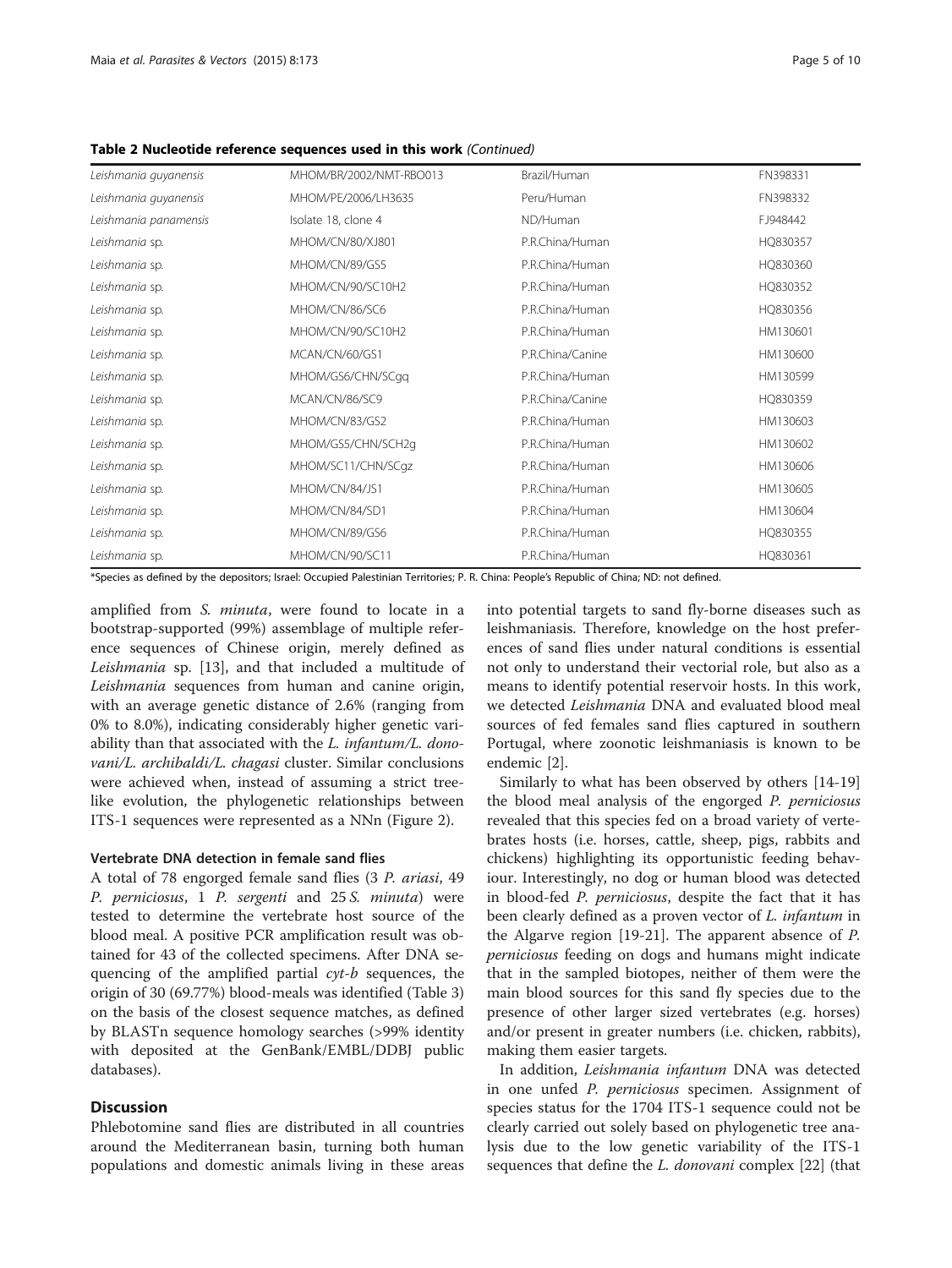<span id="page-5-0"></span>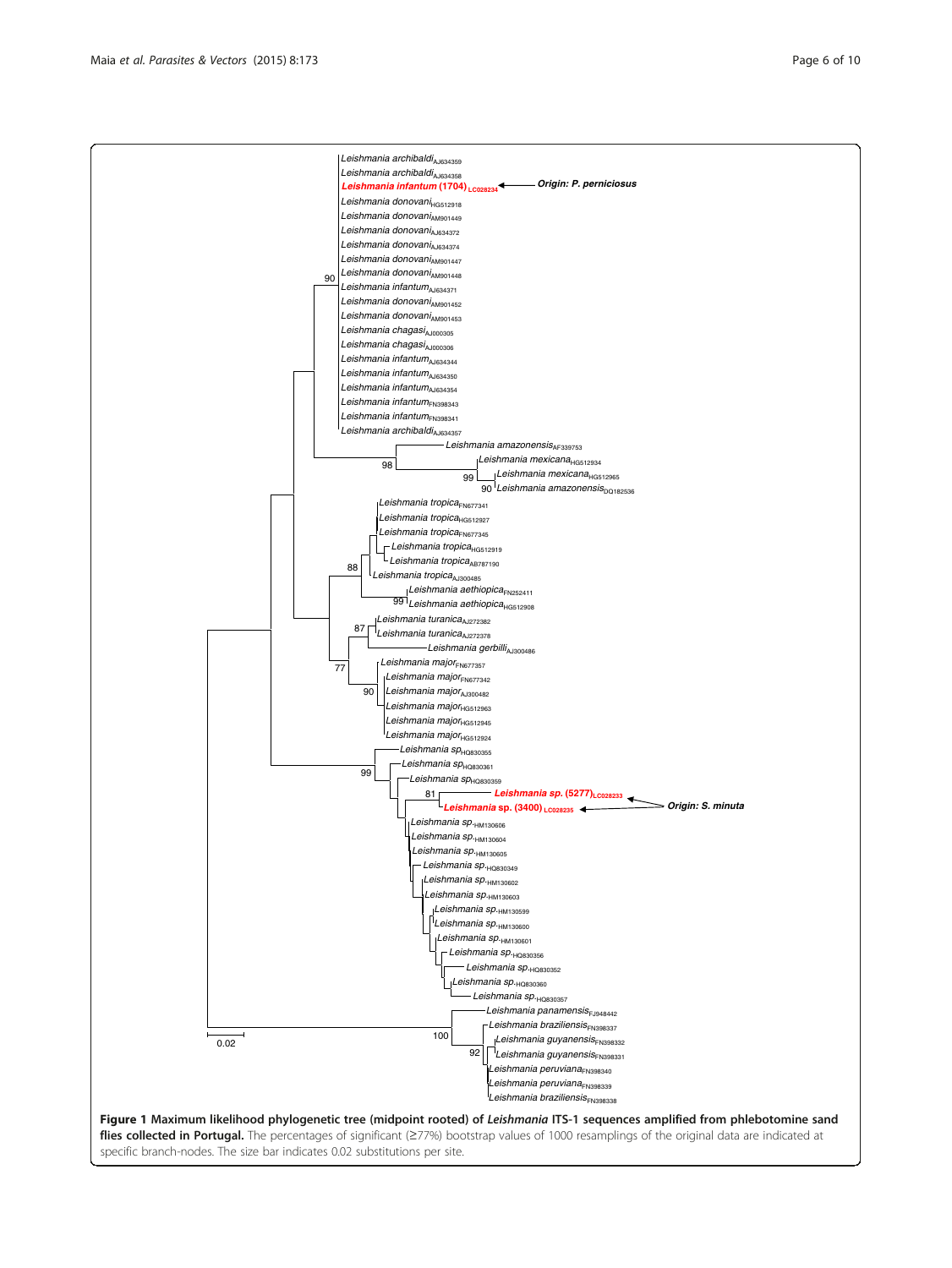<span id="page-6-0"></span>

include L. infantum, L. donovani, L. archibaldi and L. chagasi, precluding a clear resolution of this genetic cluster, as previously observed [\[13\]](#page-9-0). Nevertheless, the ITS-1 amplicon size and virtual HaeIII restriction profile obtained for the 1704 sequence amplified from P. perniciosus were compatible with it corresponding to L. infantum, and reinforces the maintenance of this sand fly species as vector of *L. infantum* in southern Portugal [[19-21](#page-9-0)].

Sand flies of the Sergentomyia genus, which is widely distributed throughout the Old World, are proven vectors of reptile Leishmania species [[23\]](#page-9-0). It is generally accepted that most of Sergentomyia species are not anthropophilic, and as a consequence cannot transmit either *Leishmania* or any other pathogens to humans. However, in the present study, apart from detecting Tarentola mauritanica (a reptile widely distributed around the Mediterranean area [[23,24\]](#page-9-0)) DNA in one engorged S. *minuta*, human DNA was also amplified in four specimens corroborating that at least some Sergentomyia species disclose sporadic/opportunistic anthropophilic

feeding-behaviour [\[25,26](#page-9-0)]. Furthermore, Leishmania sp. DNA was detected in two unfed S. minuta females, which unambiguously allocated with references within a cluster of Chinese Leishmania sp. previously isolated from humans and canine leishmaniasis cases [\[13](#page-9-0)]. While phylogenetic tree reconstruction and NNn analyses showed that the two ITS-1 sequences amplified from S. minuta (strains 5277 and 3400) clearly segregated away from all the others in a genetically consistent assemblage of Leishmania strains, in this case species assignment was limited by the unavailability of well characterized reference strains. However, despite the inability to clearly define the species of origin of the obtained sequences using phylogenetic analyses, the detection of Leishmania DNA phylogenetically related to those considered pathogenic to humans and dogs in China [[13](#page-9-0)] was somewhat unexpected.

According to Yang et al. [\[13\]](#page-9-0), the above mentioned Leishmania strains of Chinese origin belonged to an undefined species, that was found to be genetic divergent from any of the known New and Old World Leishmania,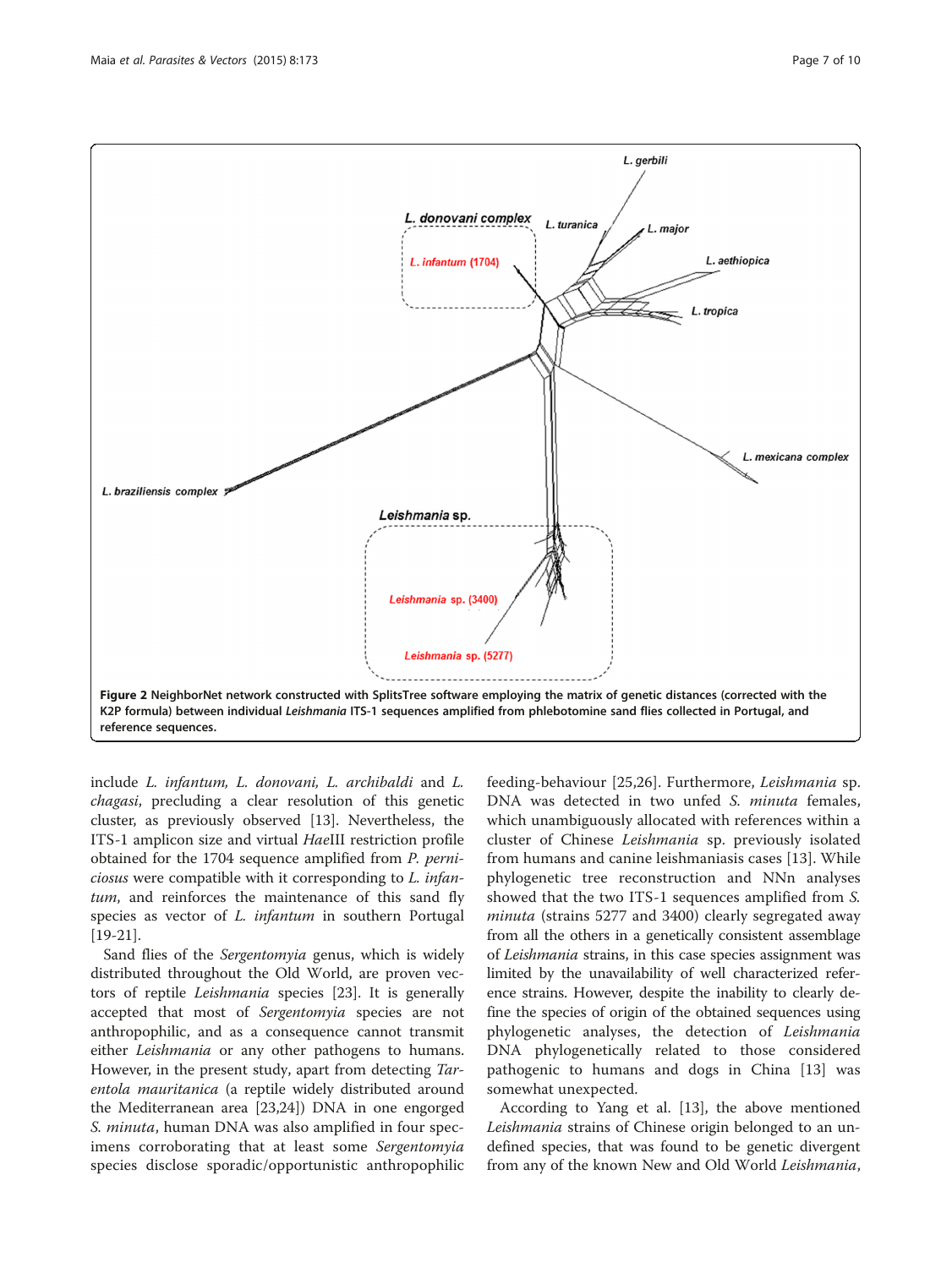<span id="page-7-0"></span>Table 3 Identification of sand fly blood meal sources

| Sand fly host                    |              | P. ariasi P. perniciosus | S. minuta   | Blast identity for the blood meal | DDBJ accession no. |             |          |          |          |          |          |
|----------------------------------|--------------|--------------------------|-------------|-----------------------------------|--------------------|-------------|----------|----------|----------|----------|----------|
| Horse (Equus caballus)           | $\mathbf{0}$ | 12                       | $\Omega$    | 99-100%                           | AB985687           | AB985693-97 | AB985699 | AB985703 | AB985708 | AB985711 | AB985714 |
| Chicken (Gallus gallus)          | 0            |                          |             | 99-100%                           |                    |             | AB985704 | AB985705 | AB985710 | AB985713 | AB985715 |
| Human (Homo sapiens)             | $\circ$      | $\circ$                  | 4           | 99-100%                           |                    |             |          | AB985688 | AB985689 | AB985698 | AB985712 |
| Rabbit (Oryctolagus cuniculus) 0 |              |                          | 0           | 99%                               |                    |             |          |          | AB985690 | AB985700 | AB985709 |
| Pig (Sus scrofa)                 | 0            |                          | $\circ$     | 99                                |                    |             |          |          |          | AB985707 | AB985716 |
| Cattle (Bos taurus)              |              |                          | $\mathbf 0$ | 99                                |                    |             |          |          |          | AB985702 | AB985706 |
| Sheep (Ovis aries)               | 0            |                          |             | 99                                |                    |             |          |          |          |          | AB985701 |
| Lizard (Tarentola mauritanica) 0 |              | $\mathbf{0}$             |             | 99                                |                    |             |          |          |          |          | AB985692 |
| <b>Total</b>                     |              | 24                       |             |                                   |                    |             |          |          |          |          |          |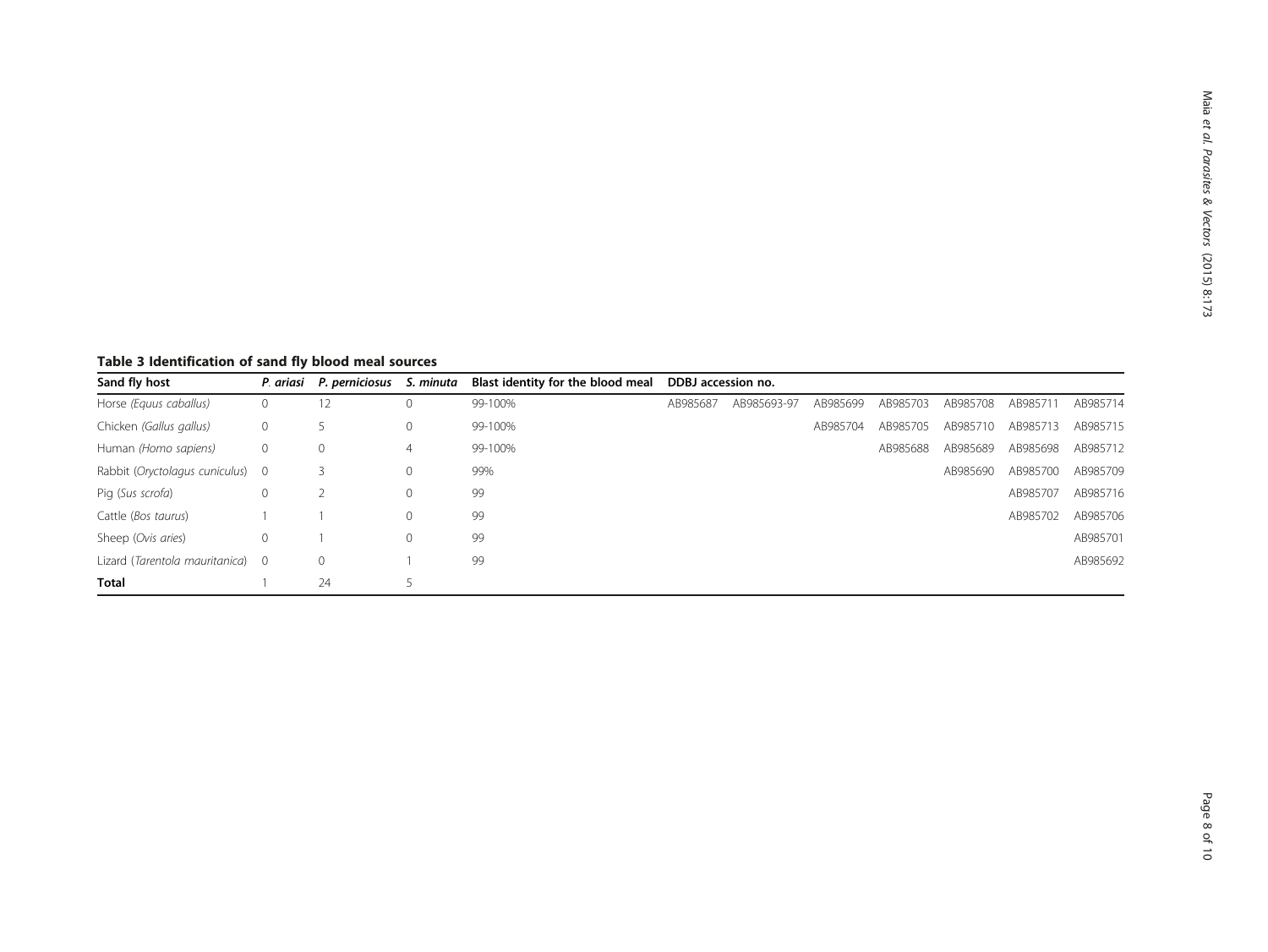on the basis of ITS-1 sequence analysis. Similar results were obtained when kinetoplast cytochrome oxidase II (COII; [\[27\]](#page-9-0)) or CYT-b coding sequences [\[28](#page-9-0)] amplified from these same strains were analysed. Interestingly, both phylogenetic inference reconstruction studies revealed that the Chinese Leishmania sp. isolates were most closely related to the lizard-infecting L. tarentolae. Unfortunately, in the present study it was not possible to evaluate if the two Leishmania sp. detected in S. minuta were genetic related to this reptile Leishmania species, as no ITS-1 sequences of L. tarentolae have yet been deposited in DNA sequence databases for public access. On the other hand, exhaustion of the DNA extracts on which the analysis presented in this report was based ruled out any possibility of generating cyt-b and/or coII sequence data. Nevertheless, and taking into account the results obtained with *cyt-b/coII* [\[27,28\]](#page-9-0), in the near future it will be important to analyse more of these Leishmania parasites obtained from both vertebrate (including reptiles) and invertebrate infected hosts for assessment of the parasite species as well as to determine their clinical significance, and estimate the potential risk their endemic establishment in Portugal/Europe. Ideally, should the laboratory settings allow it, further genetic analysis-based studies should be supported, as much as possible, by sequence datasets combining information from multiple genetic loci, so as to tentatively increase the phylogenetic signal, and achieve a better resolution of the observed genetic clusters, including the L. donovani complex [\[29\]](#page-9-0).

Based upon literature reviews, a consideration of the role of Sergentomyia in the circulation of mammalian leishmaniasis becomes apparent as Leishmania DNA has been identified in several species. These include the molecular detection of *L. major* in *S. sintoni* in Iran [\[30\]](#page-9-0), *S.* garnhami in Kenya [[31](#page-9-0)], S. darlingi in Mali [\[25\]](#page-9-0), and S. minuta in Portugal [\[32](#page-9-0)]. Furthermore L. donovani has been detected in S. babu in India [[33\]](#page-9-0), L. infantum in S. dubia, S. magna and S. schewtzi in Senegal [\[34](#page-9-0)], and L. siamennsis in S. gemmea in Thailand [[35\]](#page-9-0). Finally, more recently, L. tropica has been found in S. ingrami and S. hamoni in Ghana [[26\]](#page-9-0). Nevertheless, PCR positivity alone should not be used for incrimination of Sergentomyia sand flies as Leishmania vectors since the detection of DNA does not give any information about the parasites' viability or its presence as virulent metacyclic promastigotes [[36,37](#page-9-0)]. In fact, and although L. infantum DNA had been detected in S. schwetzi from Senegal [[34\]](#page-9-0), the refractoriness of this African species to some Leishmania species infecting humans (including L. donovani, L. infantum and L. major) has also been recently demonstrated [\[38](#page-9-0)]. In any case, the refractoriness of this particular Sergentomyia species does not necessarily extend to the whole of the genus. In this line of reasoning, the competence and permissiveness of the different species from Phlebotomus spp. to different Old World Leishmania has also been observed [[39\]](#page-9-0). As L. major DNA had previously been detected in one S. minuta captured in the same region [\[32](#page-9-0)], together with the detection in this study of both human and Leishmania sp. DNA in this species, it would be important to determine if S. minuta fulfils the criteria that support its incrimination as vector for this parasite, and that include (i) the isolation of metacyclic promastigotes from the digestive tubes of field-collected specimens; and (ii) the experimental demonstration of its capacity to transmit Old World Leishmania species with medical and veterinarian importance as a result of blood-feeding on mammals.

# Conclusion

The apparent anthropophilic behavior of S. minuta together with the detection of Leishmania sp. DNA highlight the need to determine the role played by this sand fly species in the transmission of pathogenic Leishmania to humans. In addition, our data confirms that P. perniciosus is an opportunistic feeder and suggest that is responsible for the maintenance of L. infantum in sourthern Portugal. Altogether, the obtained results reinforce the need for ongoing surveillance with systematic epidemiologic surveys on Leishmania vectors so as to investigate the transmission, distribution and spread of infections by Leishmania species.

#### Competing interests

The authors declare that they have no competing interests.

#### Authors' contributions

CM planned the study, collected samples, performed DNA extraction and wrote the manuscript; RP performed DNA sequence analysis and revised the manuscript; JMC performed molecular analyses; FF collected samples and performed DNA extraction; MOA performed morphological identification and revised the manuscript; LC supervised the study and reviewed the manuscript. All authors read and approved the final manuscript.

#### Acknowledgements

This work was supported by EU grant FP7-261504 EDENext, and is catalogued by the EDENext Steering Committee as EDENext306 (<http://www.edenext.eu>). The contents of this publication are the sole responsibility of the authors and do not necessarily reflect the views of the European Commission. We would like to thank to all the inhabitants that allowed the placement of the CDC and sticky traps in their properties. CM (SFRH/BPD/44082/2008) holds a scholarship from Fundação para a Ciência e a Tecnologia, Ministério da Educação e Ciência, Portugal. The work of C. Maia was done under the frame of EurNegVec COST Action TD1303.

Publication of the CVBD10 thematic series has been sponsored by Bayer HealthCare – Animal Health division.

#### Author details

<sup>1</sup>Unidade de Parasitologia Médica, Global Health and Tropical Medicine (GHTM), Instituto de Higiene e Medicina Tropical (IHMT), Universidade Nova de Lisboa (UNL), Lisbon, Portugal. <sup>2</sup>Unidade de Microbiologia Médica, GHTM, IHMT-UNL, Lisbon, Portugal. <sup>3</sup>Departamento de Ciências Biomédicas e Medicina, Universidade do Algarve, Faro, Portugal.

Received: 15 January 2015 Accepted: 6 March 2015 Published online: 23 March 2015